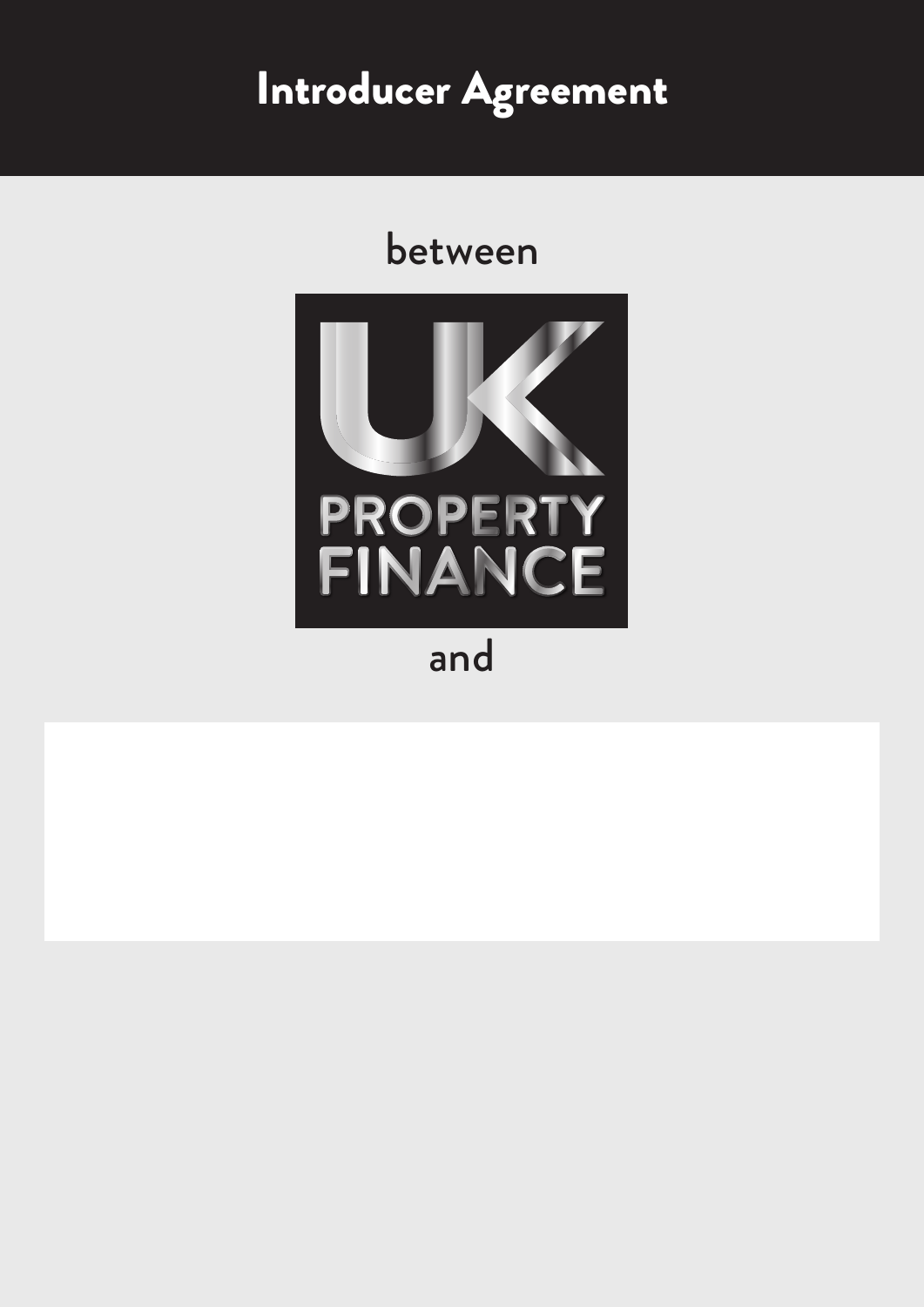### Introducer Details

| Introducer company                             |                                                                                                                                                                                                                                                                       |
|------------------------------------------------|-----------------------------------------------------------------------------------------------------------------------------------------------------------------------------------------------------------------------------------------------------------------------|
| Main contact                                   |                                                                                                                                                                                                                                                                       |
| Registered number (for limited companies only) |                                                                                                                                                                                                                                                                       |
| <b>Address</b>                                 |                                                                                                                                                                                                                                                                       |
| Telephone number 1                             |                                                                                                                                                                                                                                                                       |
| Telephone number 2                             |                                                                                                                                                                                                                                                                       |
| Email                                          |                                                                                                                                                                                                                                                                       |
| Fee arrangements (on completion):              | 50:50 is normal. Average case size £4,500. UKPF receive the<br>first £2,000 of all fees received. All fees received above £2,000<br>and up to £4,000 will be paid to the introducer. Total commission<br>above £4,000 is split 50:50 between the introducer and UKPF. |
| Bank details for payment                       | Company name:<br>Sort code:<br>Account number:                                                                                                                                                                                                                        |

The introducer named above, agrees to introduce business to UK property Finance subject to the terms and conditions on this introducer's agreement.

| Print name |
|------------|
|            |
|            |
|            |
|            |
|            |

| Signature (for and on behalf of UK Property Finance Ltd) | Print name |
|----------------------------------------------------------|------------|
|                                                          |            |
|                                                          |            |
|                                                          |            |
|                                                          |            |

Signature (for and on behalf of the introducer): Date: Date: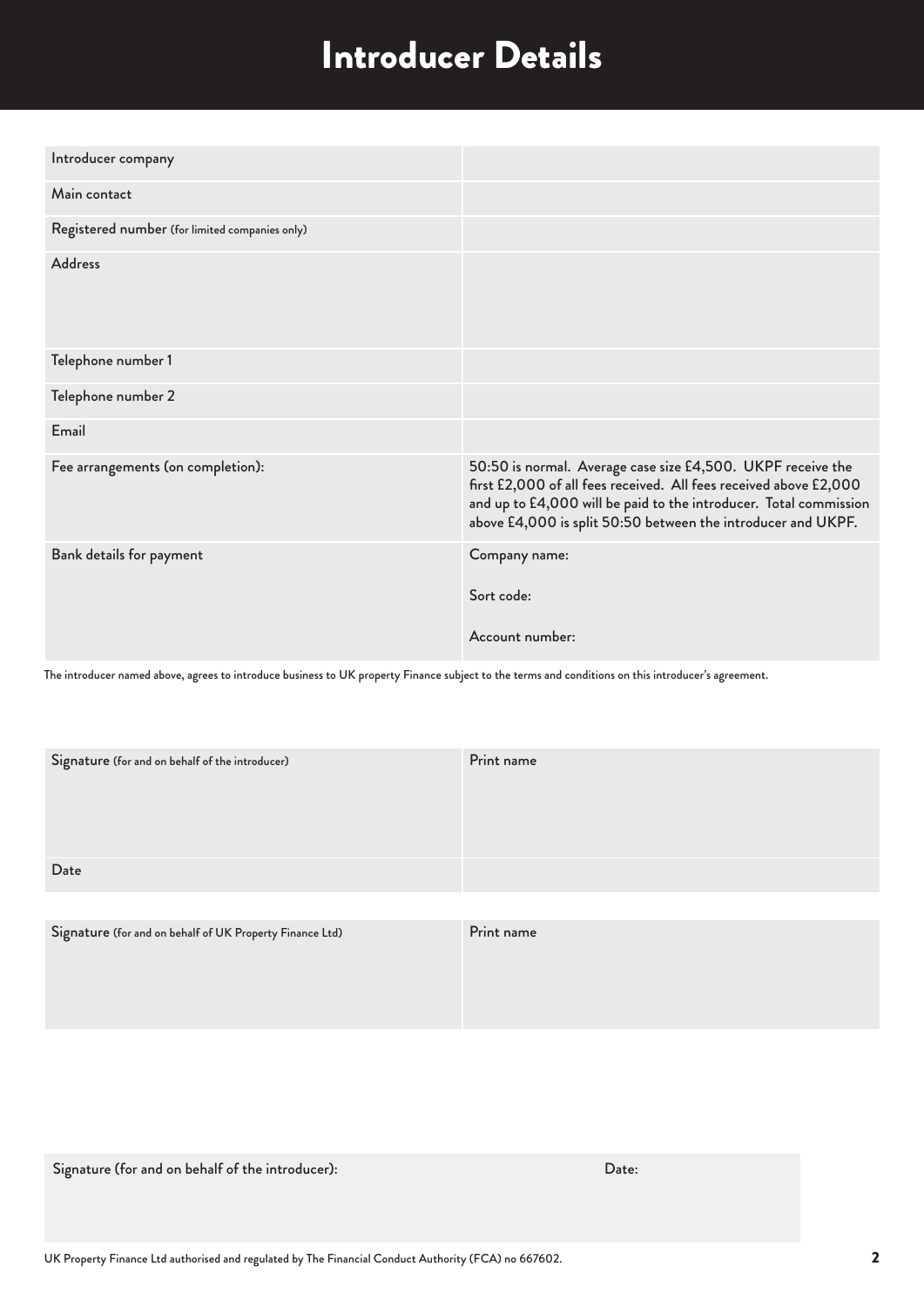### Introducer Terms & Conditions

#### 1. SCOPE

- 1.1 the terms and conditions within this introducer agreement shall apply to the provision by the named introducer ("you") to UK Property Finance Limited ("us") of the introduction, conduct as specified.
- 1.2 acceptance of the introducer agreement indicates acceptance of these terms and conditions. In the event of any inconsistency between these terms and conditions and any express conditions then such express conditions shall prevail.

#### 2. DEFINITIONS AND INTERPRETATION

2.1 in this agreement, the following words have the following meanings;

| 'business'           | advising and/or arranging or agreeing to do the same and carrying out other intermediation activities in relation<br>to those types of mortgage contracts (regulated and non-regulated) referred to in the introducer agreement or<br>otherwise specified by us in writing from time to time |
|----------------------|----------------------------------------------------------------------------------------------------------------------------------------------------------------------------------------------------------------------------------------------------------------------------------------------|
| 'client'             | the person identified by you and introduced by you to us (not being somebody that we know already) and for<br>whom we subsequently conduct business                                                                                                                                          |
| 'completion'         | loan money is received by the client and lender pays commission and brokerage fee (if applicable)                                                                                                                                                                                            |
| 'fee'                | all fees referred to in the introducer agreement for the introduction of a prospective client in accordance with<br>this agreement and could include brokerage fees and lender commission                                                                                                    |
| 'our'                | refers to us                                                                                                                                                                                                                                                                                 |
| 'prospective client' | a person identified by you as being someone who has a requirement for one or more of the products in relation<br>to which we conduct business                                                                                                                                                |
| 'regulated'          | refers to those kinds of business that are regulated by the regulator                                                                                                                                                                                                                        |
|                      | 'regulated activities order' the Financial Conduct and Markets Act 2000 (regulated activities) Order 2001 S.I 2001 No. 544 and all<br>relevant superseding orders and amendments                                                                                                             |
| 'regulator'          | means the Financial Conduct Authority, as applicable at the relevant time (and any superseding bodies)                                                                                                                                                                                       |
| 'regulatory'         | refers to the prevailing regulatory regime operated by the relevant regulator                                                                                                                                                                                                                |
| "us"                 | UK Property Finance (UKPF) Ltd                                                                                                                                                                                                                                                               |
| 'your/you'           | refers to you the introducer                                                                                                                                                                                                                                                                 |

2.2 in this agreement, unless the context otherwise requires any reference to a person shall be construed as a reference to any individual firm company or other person (natural or legal).

Signature (for and on behalf of the introducer): Date: Date: Date: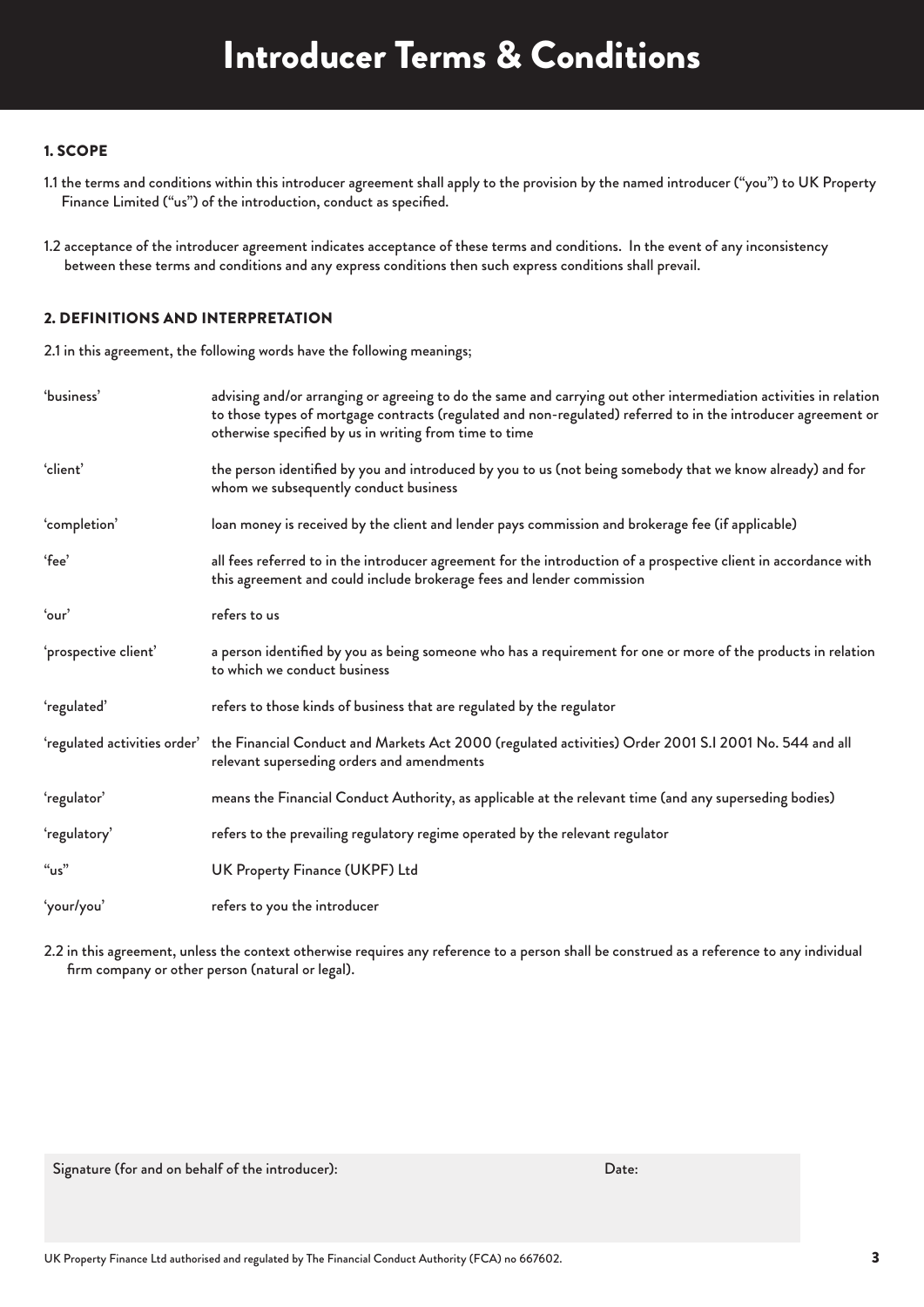### Introducer Terms & Conditions

#### 3. INTRODUCTION OF CLIENTS

- 3.1 in return for us agreeing to pay you fees, you will:
- 3.1.1 always use all reasonable endeavours to generate business for us and acting in good faith, introduce prospective clients to us.
- 3.1.2 comply with this agreement in respect of all prospective clients that you introduce to us.
- 3.1.3 ensure that all individuals working on your behalf introducing prospective clients to us comply with this agreement.
- 3.2 in relation to any prospective client that you introduce to us:
- 3.2.1 you will, where applicable, comply with all relevant regulatory requirements in relation to that introduction and (without prejudice to the generality of the foregoing) you will:
- 3.2.1.1 before making the introduction to us, disclose in writing to the prospective client the details of the fee that may become payable to you in return for making the introduction.
- 3.2.1.2 before making the introduction to us, disclose in writing to the prospective client, where applicable, an indication of any other reward or advantage arising out of the introduction.
- 3.2.1.3 maintain appropriate written records of all disclosures made to the prospective client in connection with the introduction.
- 3.2.1.4 keep such records for a period of at least 6 years from the date of introduction to us.
- 3.2.1.5 provide us with copies of such records promptly on demand.
- 3.2.1.6 comply with all applicable requirements of the regulated activities order and you will not
- 3.2.1.7receive directly or indirectly from the prospective client any payment in connection with business subsequently conducted by us for that person, or in connection with any transaction which the client enters into with or through us as a result of the introduction, save for the fee payable by us under this agreement.
- 3.2.1.8 handle any client's money or assets.
- 3.2.1.9 engage in the regulated activities of 'arranging bringing about' or 'making any arrangements with a view to', as defined by the regulated activities order'.
- 3.2.1.10 otherwise carry out any regulated activities for which you do not have regulatory authorisation.
- 3.2.2 you will provide us in writing with enough contact details including full name, address and at least one daytime telephone number to enable us to contact the prospective client and will ensure:
- 3.2.2.1 that those contact details are recorded and communicated to us accurately.
- 3.2.2.2 that consent from the prospective client has been obtained to those contact details being passed to us.
- 3.2.2.3 that all other steps have been taken to enable us to use and process those contact details (in connection with the conduct of business for the prospective client) lawfully and in accordance with the Data Protection Act 2018.
- 3.2.3 you have no authority and you will not hold yourself out or permit any other person to hold you out as having authority, to make any warranty or representation about us or the conduct of business by us or otherwise to bind us in any way.

Signature (for and on behalf of the introducer):  $\qquad \qquad$  Date: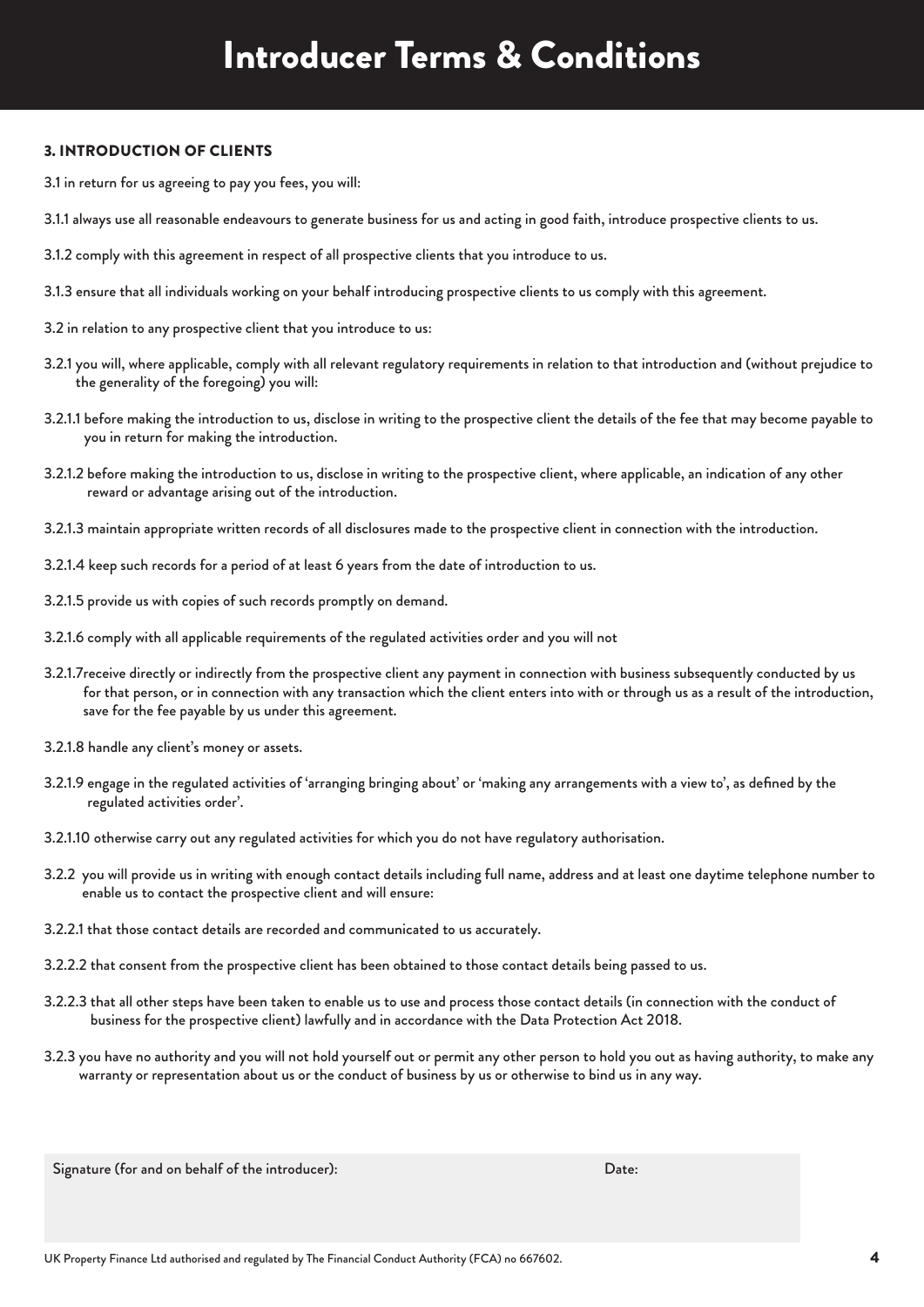- 3.3 following any introduction by you of any prospective clients:
- 3.3.1 we will use our reasonable endeavours to contact and keep you appraised of progress with that prospective client, subject to any confidentiality obligations that we may owe to that person. We will provide a written quotation which will be sent directly to the client and we will process the cases of any agreed sales through to completion.
- 3.3.2 you will co-operate fully in the investigation and resolution of any complaints made by that prospective client with the conduct of business for that person.
- 3.3.3 we will not be liable to you for any failures on our part to conduct business for the prospective client in accordance with any regulatory requirements and/or with any other duties (whether in contract, tort or otherwise) that we may owe to that person and in particular (but without limitation) we will not be liable to you for any damage to you for reputation or other loss or damage suffered by you in consequence of any such failure.

#### 4. FEES

4.1.1.1.1 in respect of each client introduced by you to us, we will pay you a fee in accordance with the introducer agreement.

#### 5. CONFIDENTIALITY

5.1 subject to clause 5.2 below, you will:

- 5.1.1 keep confidential any and all confidential information that you may acquire in relation to prospective clients, our business agreement, affairs and/or clients.
- 5.1.2 not use or disclose such confidential information for any purpose other than to perform your obligations under this agreement.
- 5.1.3 ensure that your officers, employees and any other person to whom such confidential information is legitimately disclosed (as determined by clause 5.1.2 above) comply with the provisions of this clause 5.1.
- 5.2 the confidential obligations set out at clause 5.1 above will not apply to any information which is publicly available or becomes publicly available through no act or omission of yourself, or which you are required to disclosed by law or any regulator.

#### 6. ARRANGEMENTS

6.1 you acknowledge and agree as follows:

- 6.1.1 that we act as a short term lender unregulated by the Financial Conduct Authority and that introductions made by you under the agreement are made for the benefit of both of us.
- 6.1.2 that, accordingly, we will be entitled, in accordance with the contracts (Rights of Third parties) Act 1999 (and any relevant superseding legislation and amendments), to enforce clauses 3.1 3.2 3.32 and 5 of this agreement against you.
- 6.2 for the avoidance of doubt and except as provided in clause 6.1 above, nothing in the agreement is intended to confer on any person any rights under the contract (Rights of Third Parties Act) 1999.

Signature (for and on behalf of the introducer): Date: